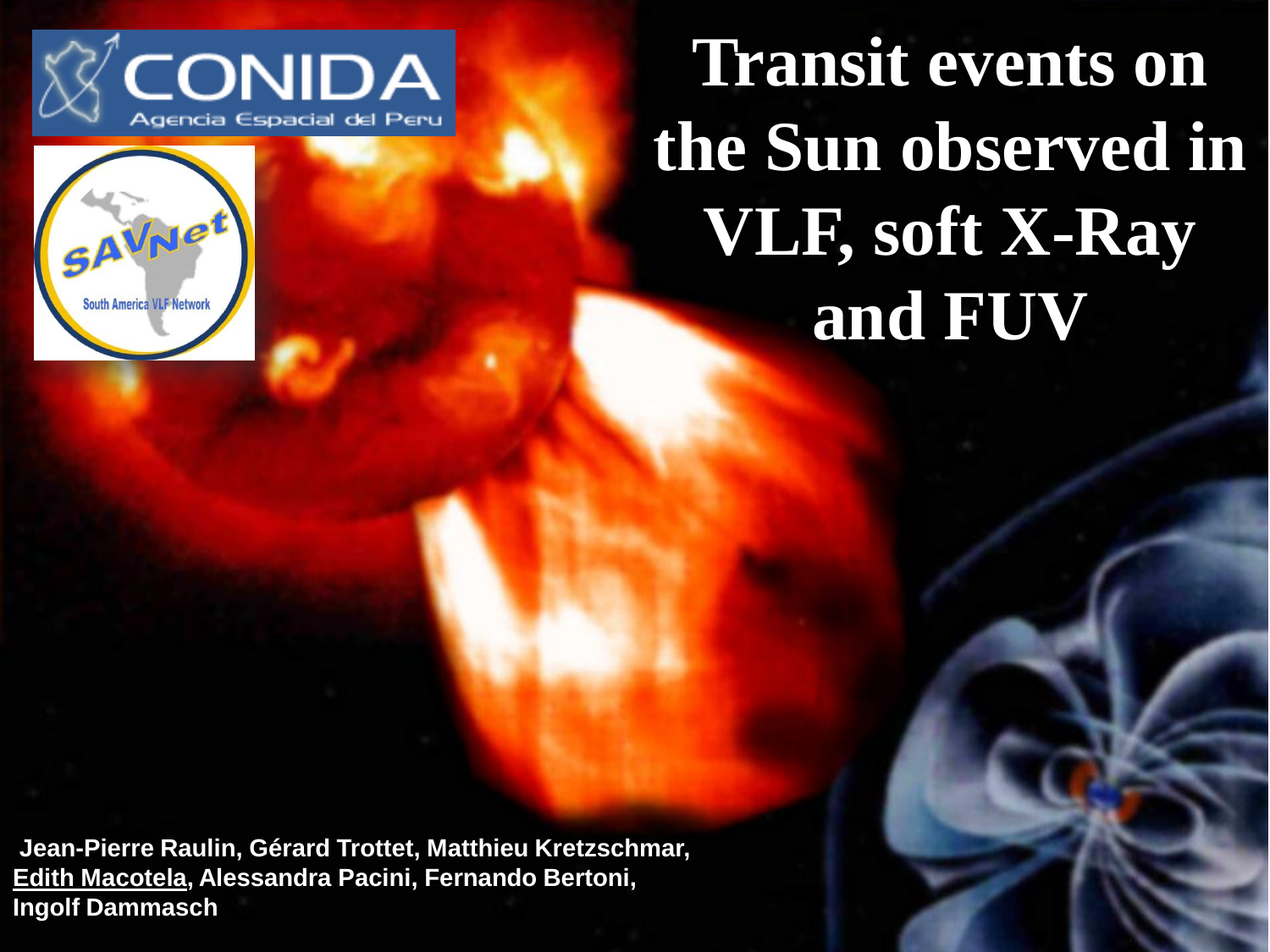## Introduction

**Quiescent Lyman-α** (**λ: 1216 Å**) is the main responsible for the formation of the D-region (Nikolet and Aikin, 1960)



During solar flares **X-rays** (**λ < 2 Å** ) produce ionization excesses in the lower ionosphere (Pacini



**Objective:** Find out the response of the lower ionosphere as VLF phase advances, due to X-rays and Lyman-α excesses produced **during solar flares**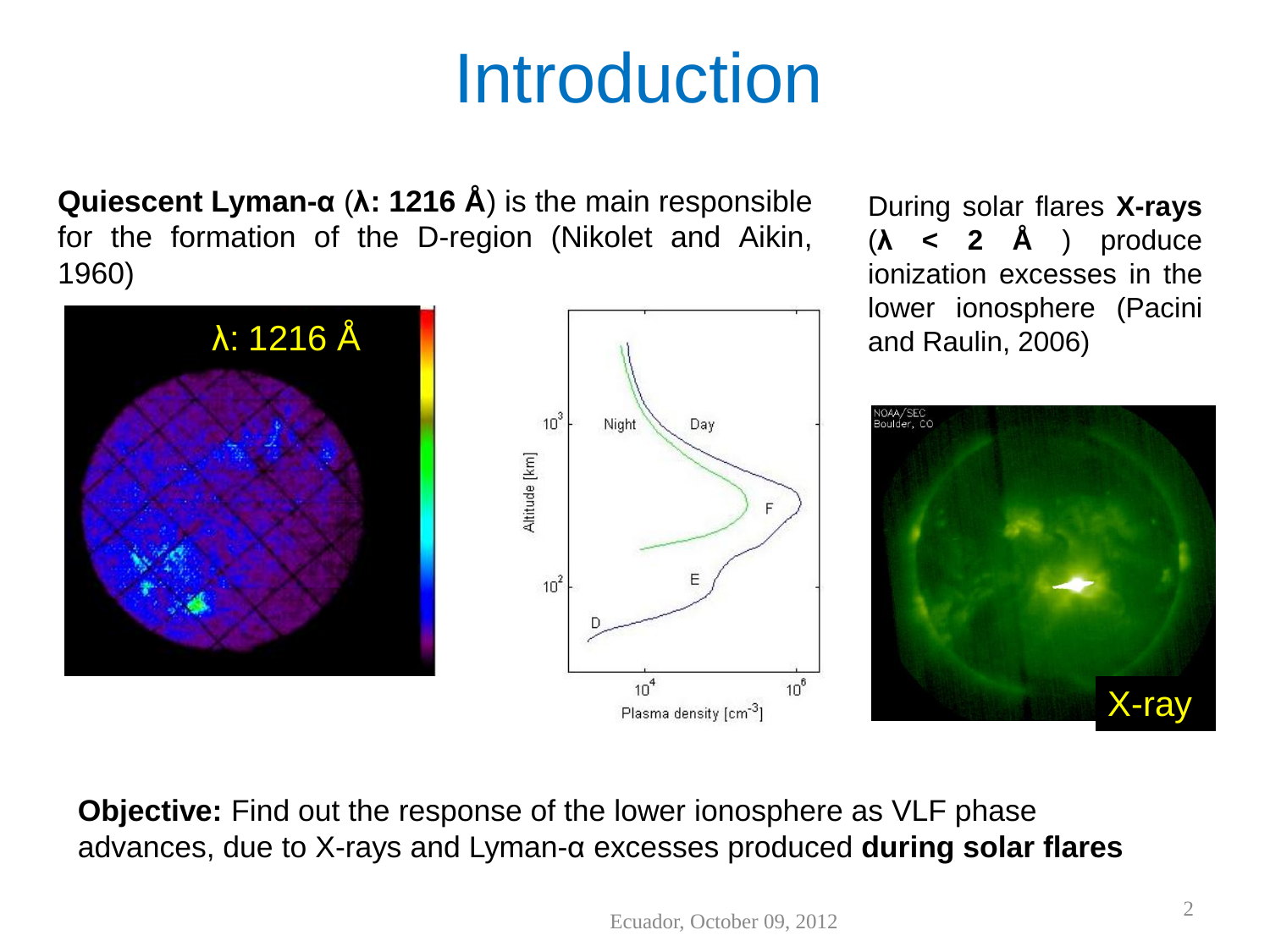#### Instrumentation and data analysis

Three data set: VLF (SAVNET), X-ray (GOES) and Lyman-α (PROBA2)



Ecuador, October 09, 2012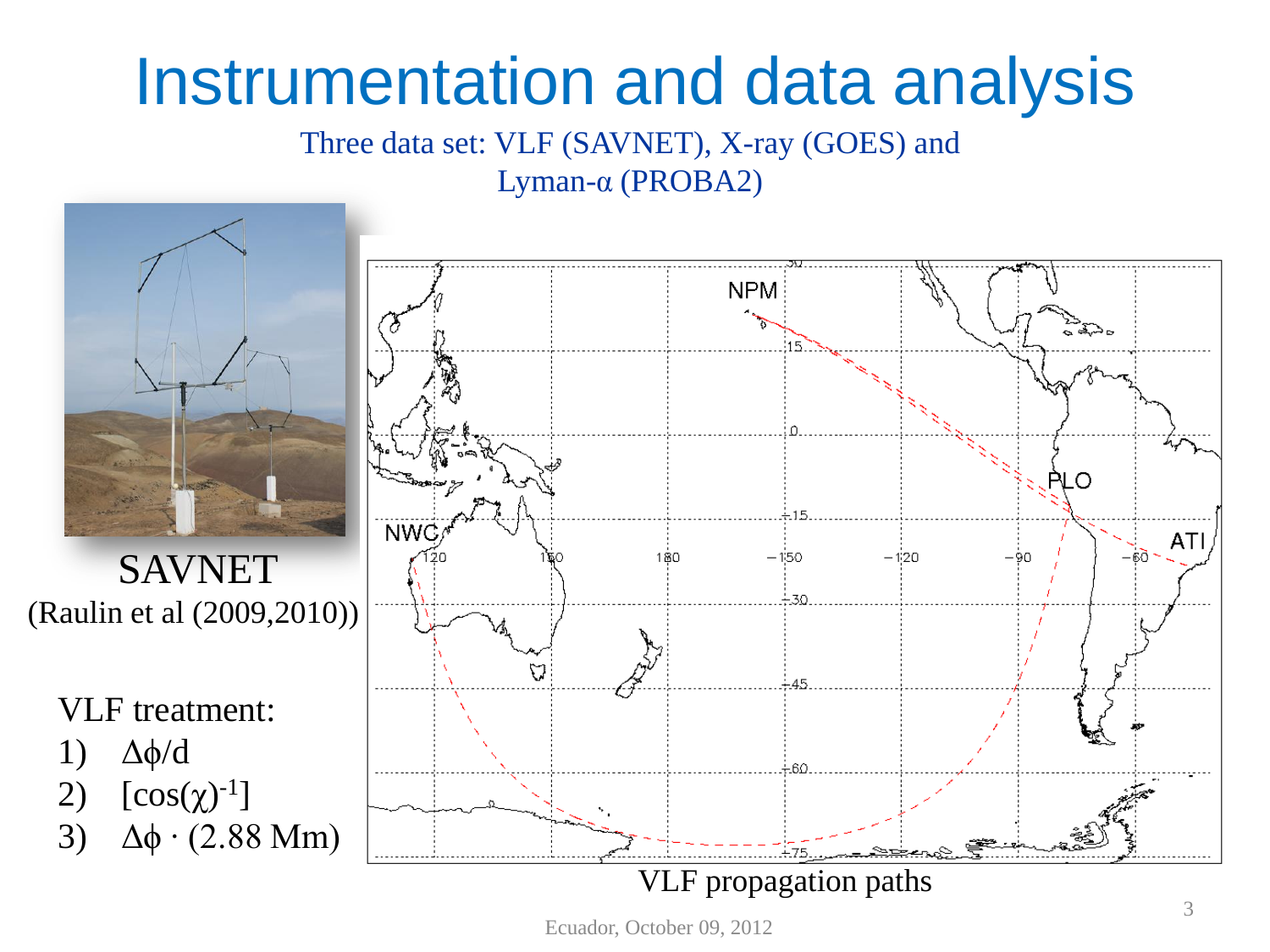# Instrumentation and data analysis



#### Treatment:

- 1) We assume that X-rays are emitted by the hot isothermal plasma associated with the flaring active region.
- 2)  $T(t)$  and  $EM(t)$  of the emitting plasma are derived as a function of time.
- 3) Using  $T(t)$  and  $EM(t)$  the source isothermal spectrum is calculated and then, integrated between  $0.5 - 2 \text{ Å}$  (fluence).



Ecuador, October 09, 2012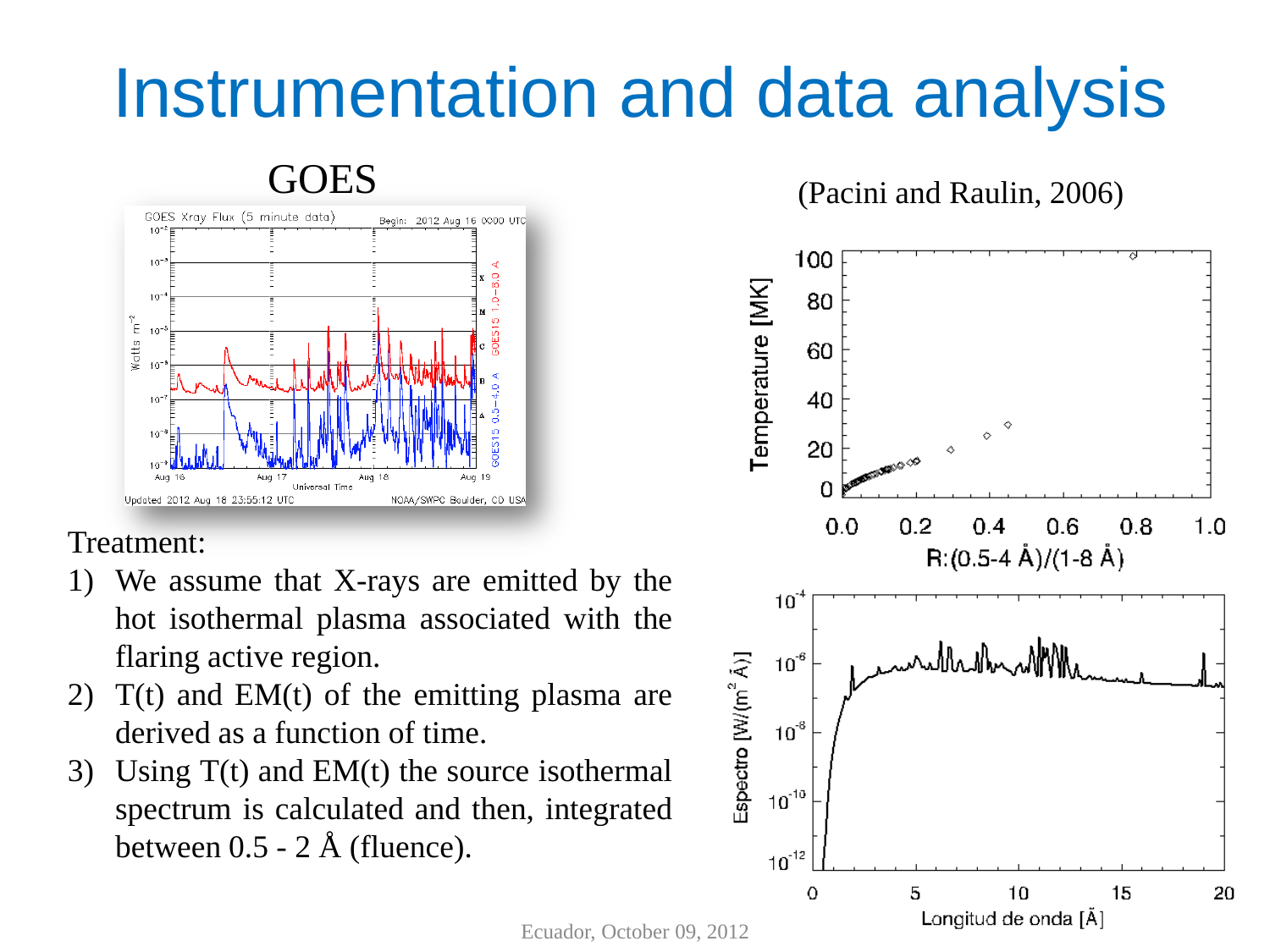# Instrumentation and data analysis

Large Yield RAdiometer (LYRA)



PROBA2 spacecraft (ESA)

Lyman-α channel experienced strong degradation early in the mission: 2-3 months of observation

Use: LYRA level 1 data

Treatment:

1) removed a dark current excess that is observed during some periods early in the PROBA2 missions

2) corrected for the LYRA channel degradation with a multiplicative factor 3) used the absolute value given by the SORCE/SOLSTICE instrument to convert count rates in physical units  $(W/m<sup>2</sup>)$ .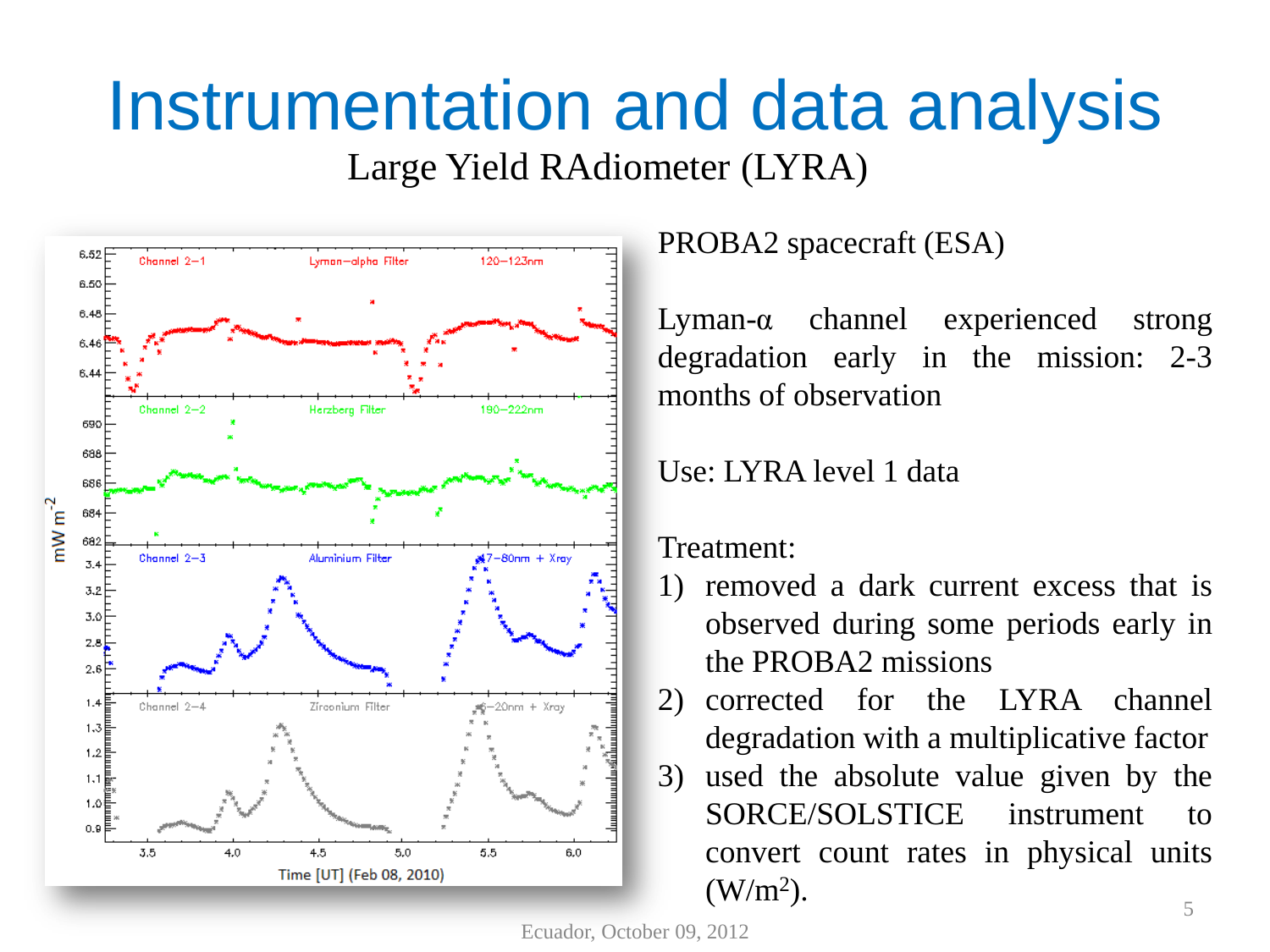

 $N/m<sup>2</sup>$ 

## **Results**

Some solar flares are clearly associated with Lyman-α excesses, and others are not, independently of their X-ray

Fluence

3.47

2.34

37.80

3.64

3.04

17.16

Δφ

 $[deg.]$ 

 $16.70 \pm 6$ 

 $13.30 \pm 2$ 

 $47.20 \pm 3$ 

 $19.00 \pm 2$ 

 $17.40 \pm 5$ 

 $33.30 \pm 2$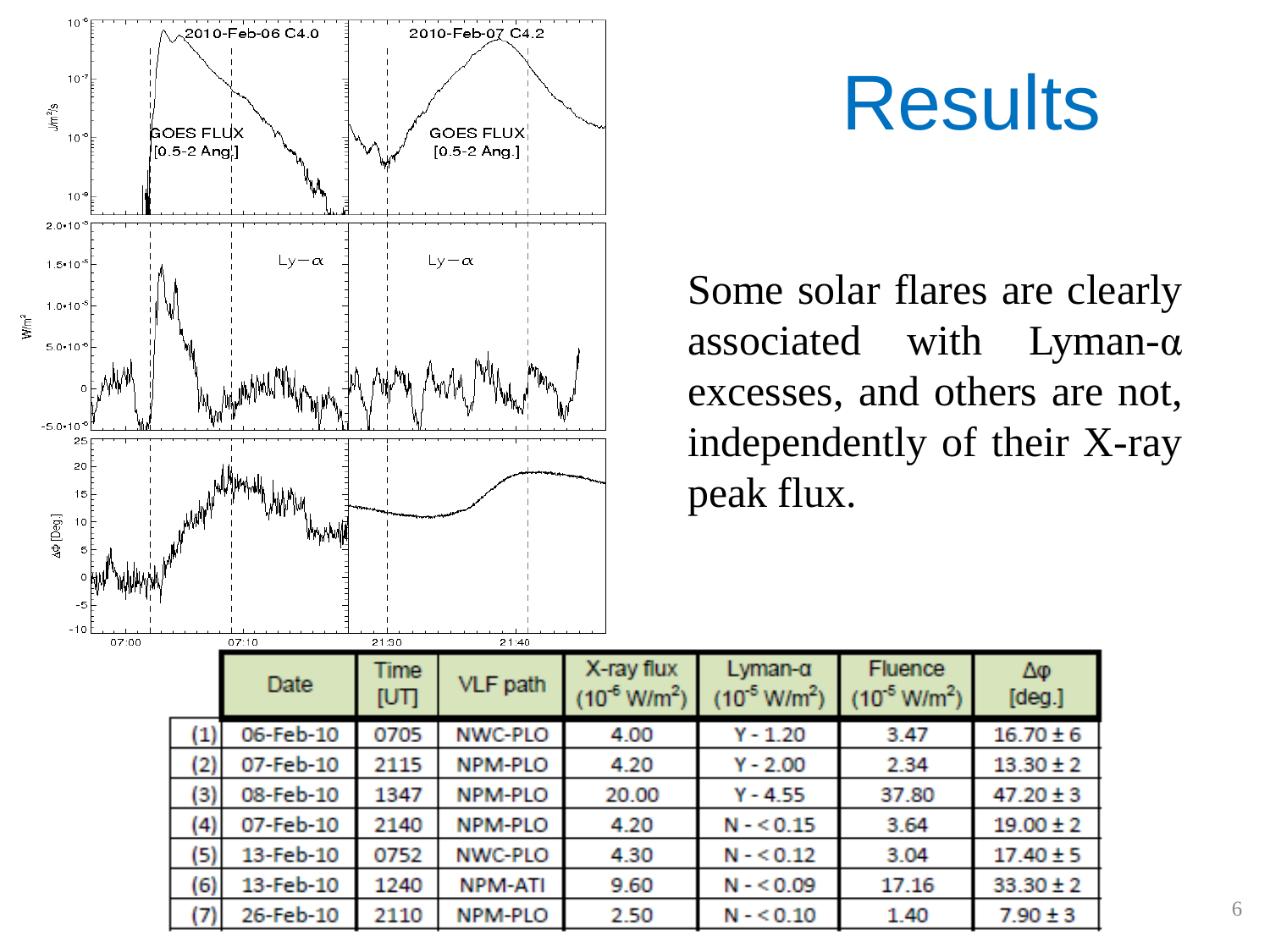# **Results**



- All the studied events do present a VLF phase advance within the range of values inferred by *Pacini and Raulin [2006].*
- For the 3 events of similar X-ray fluence there is no significant difference between the observed Δφ's whether they are associated with Lyman-α excesses (event 1) or not (events 4 and 5).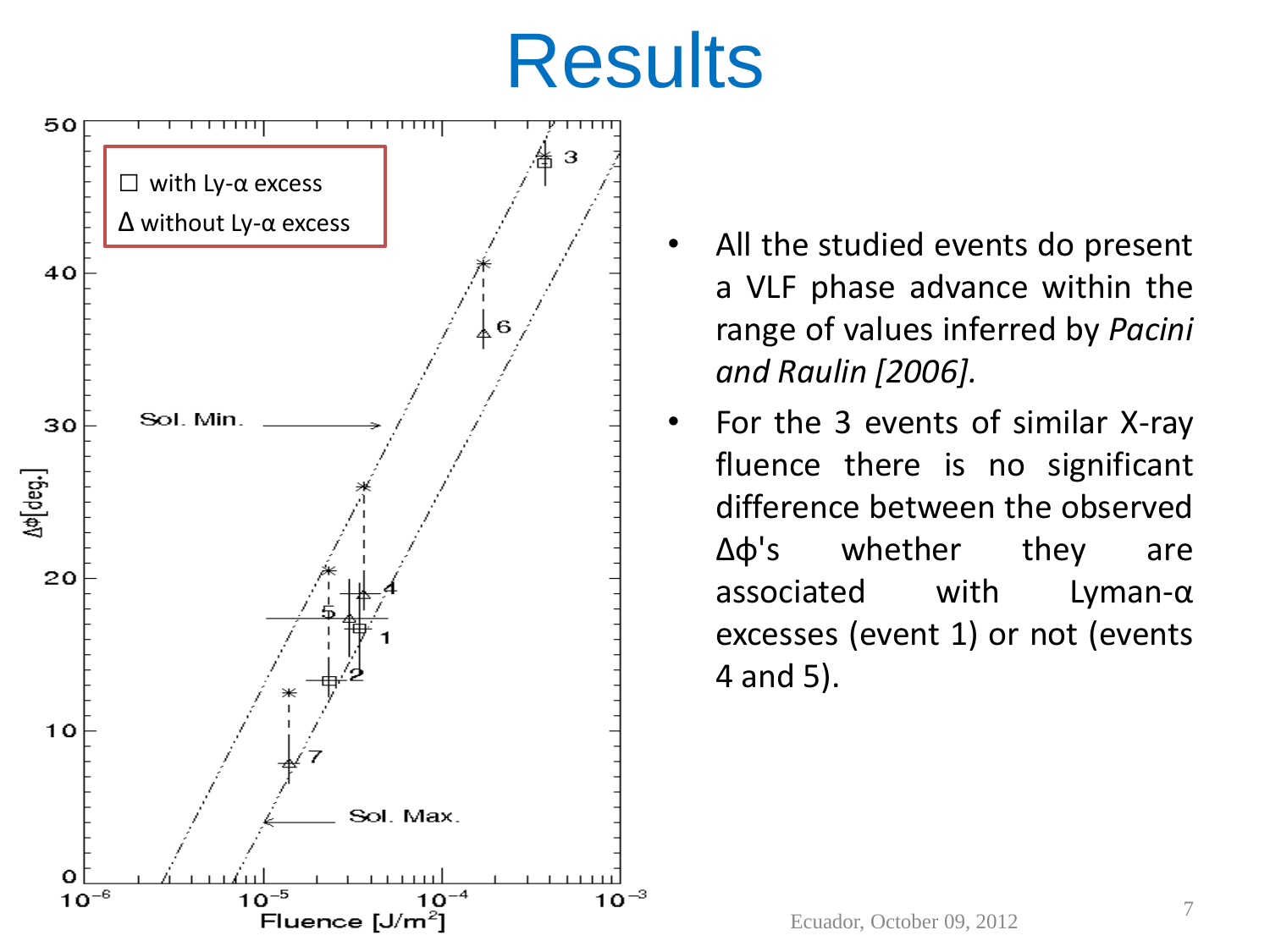### Conclusion

- By comparing the response of the lower ionosphere to seven solar flares from moderate to mid sizes, we have shown that the impact of transient solar Lyman- $\alpha$  excesses on the Dregion is negligible.
- In terms of VLF phase measurements, the Lyman-α flare excesses reported here would produce phase changes about 20 times below the sensitivity of the present VLF measurements.

Explosive Lyman-α emission comes from localized regions and is superimposed on to the quiescent Lyman-α emission



Quiescent Lyman-α emission comes from the whole solar disk